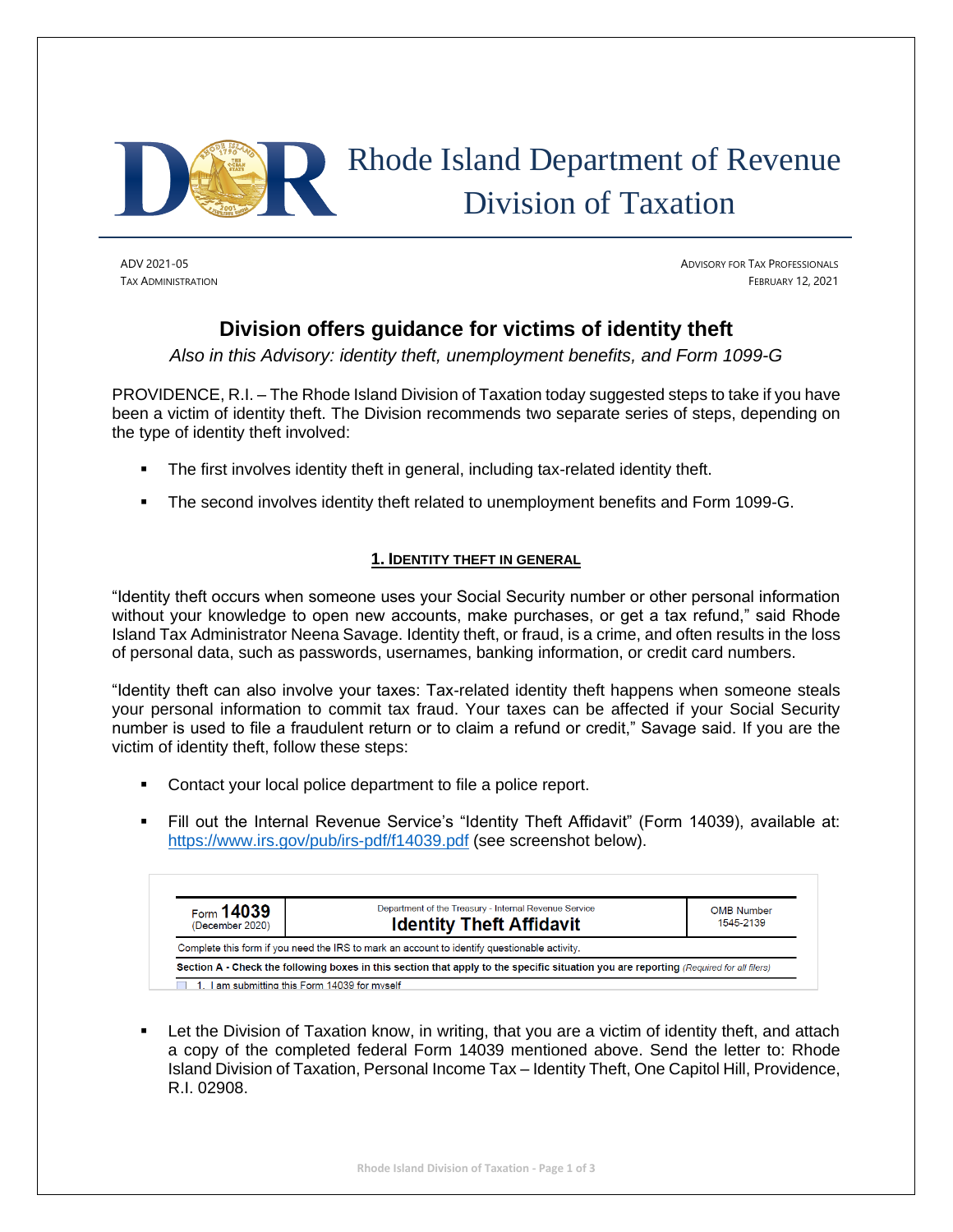- See the Rhode Island State Police's "Identity Theft, Fraud & Scams" webpage for tips and guidance: [https://risp.ri.gov/safety/internet/fraud.php.](https://risp.ri.gov/safety/internet/fraud.php)
- See the Federal Trade Commission's "IdentityTheft.gov" website: <https://www.identitytheft.gov/>



#### **2. UNEMPLOYMENT BENEFITS AND IDENTITY THEFT**

The Internal Revenue Service last month issued guidance for taxpayers who have been sent a Form 1099-G ("Certain Government Payments") for unemployment benefits they did not actually receive.

According to the IRS, criminals last year took advantage of the coronavirus (COVID-19) pandemic by filing fraudulent claims for unemployment benefits throughout the country by using stolen personal information of individuals who had not filed claims. Payments made as a result of these fraudulent claims went to the criminals; the individuals whose names and personal information were taken did not receive any of the payments, the IRS said.

Taxpayers who have been sent an incorrect Form 1099-G for unemployment benefits they did not receive should contact the issuing state agency to request a revised Form 1099-G showing they did not receive these benefits, the IRS said.

In Rhode Island, the Department of Labor and Training (DLT) is making every effort to ensure that victims of confirmed unemployment benefit fraud will not receive a Form 1099-G for unemployment benefits paid on a fraudulent claim.

If you receive a Form 1099-G from the DLT, but did not file for or receive unemployment benefits in 2020, file a report with the DLT through the following link: [https://dlt.ri.gov/1099/reportfraud/.](https://dlt.ri.gov/1099/reportfraud/)

Note: You will not be held responsible for paying taxes on Rhode Island unemployment benefits that were fraudulently received using your identity. Once you fill out the form using the link above, the DLT will be in touch to provide a corrected Form 1099-G.

| PAYER'S name, street address, city or town, state or province, country, ZIP<br>or foreign postal code, and telephone no.                             |                                                          |                         |                                         | 1 Unemployment compensation<br>2 State or local income tax<br>refunds, credits, or offsets |                  |                                                       | OMB No. 1545-0120<br>2020 |                                             | Certain<br>Government<br><b>Payments</b>                                                                                                              |
|------------------------------------------------------------------------------------------------------------------------------------------------------|----------------------------------------------------------|-------------------------|-----------------------------------------|--------------------------------------------------------------------------------------------|------------------|-------------------------------------------------------|---------------------------|---------------------------------------------|-------------------------------------------------------------------------------------------------------------------------------------------------------|
|                                                                                                                                                      |                                                          |                         |                                         |                                                                                            | Form 1099-G      |                                                       |                           |                                             |                                                                                                                                                       |
| <b>PAYER'S TIN</b>                                                                                                                                   | <b>RECIPIENT'S TIN</b><br>3 Box 2 amount is for tax year |                         |                                         | 4 Federal income tax withheld                                                              |                  |                                                       | <b>Copy B</b>             |                                             |                                                                                                                                                       |
|                                                                                                                                                      |                                                          |                         |                                         |                                                                                            |                  |                                                       |                           |                                             | <b>For Recipient</b>                                                                                                                                  |
| <b>RECIPIENT'S name</b>                                                                                                                              |                                                          | <b>5 RTAA payments</b>  |                                         |                                                                                            | 6 Taxable grants |                                                       |                           | This is important tax<br>information and is |                                                                                                                                                       |
| Street address (including apt. no.)<br>City or town, state or province, country, and ZIP or foreign postal code<br>Account number (see instructions) |                                                          |                         | 7 Agriculture payments<br>9 Market gain |                                                                                            |                  | 8 If checked, box 2 is<br>trade or business<br>income |                           |                                             | being furnished to the<br>IRS. If you are required<br>to file a return, a<br>negligence penalty or<br>other sanction may be<br>imposed on you if this |
|                                                                                                                                                      |                                                          |                         |                                         |                                                                                            |                  |                                                       |                           |                                             |                                                                                                                                                       |
|                                                                                                                                                      |                                                          |                         |                                         |                                                                                            |                  |                                                       |                           |                                             |                                                                                                                                                       |
| $=_{\text{orm}}$ 1099-G                                                                                                                              |                                                          | (keep for your records) |                                         | www.irs.gov/Form1099G                                                                      |                  |                                                       |                           |                                             | Department of the Treasury - Internal Revenue Service                                                                                                 |

*The following screenshot shows what a Form 1099-G looks like:*